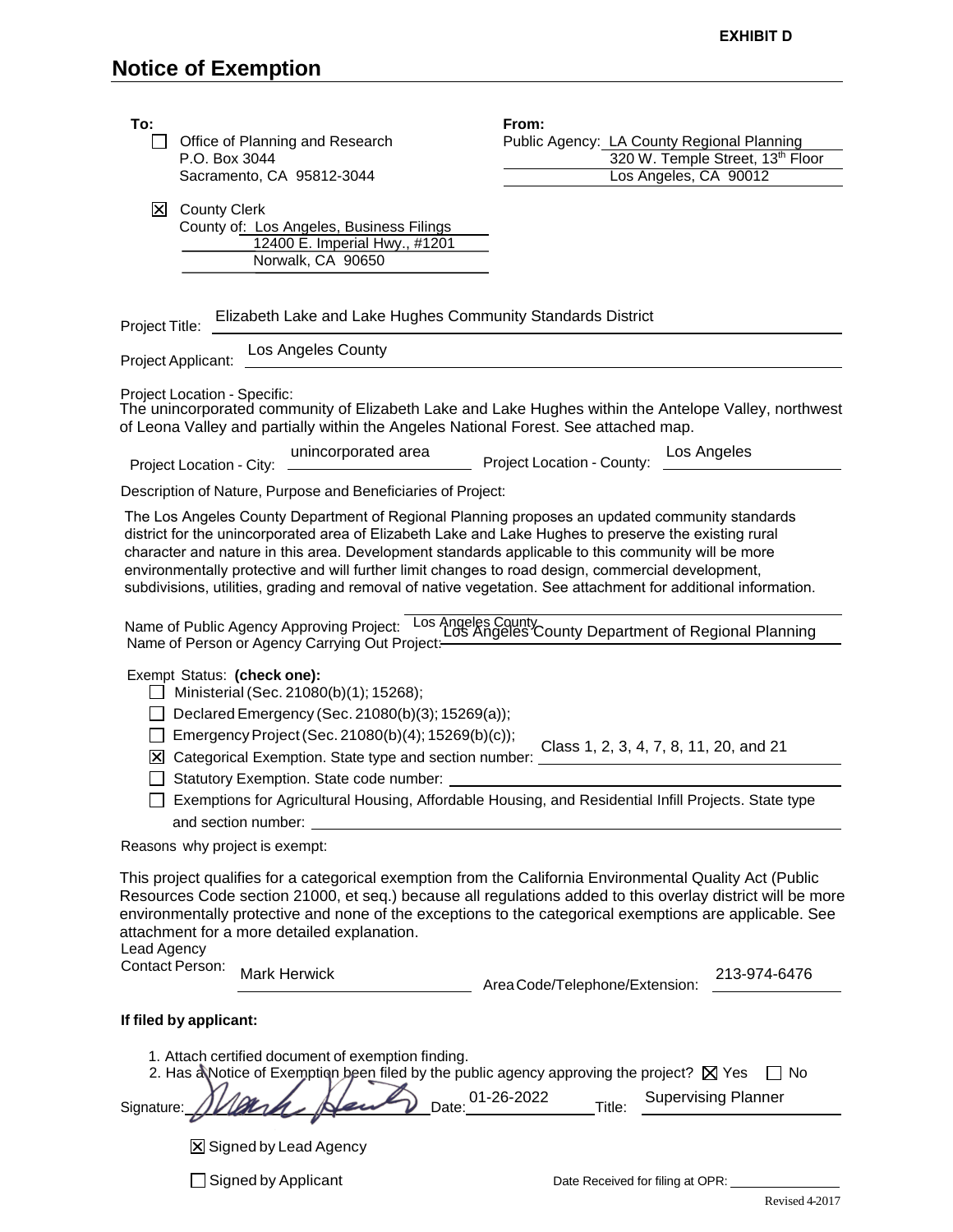## ATTACHMENT TO NOTICE OF EXEMPTION LOS ANGELES COUNTY ELIZABETH LAKE AND LAKE HUGHES COMMUNITY STANDARDS DISTRICT

## **1. Project Description**

The County of Los Angeles ("County") Department of Regional Planning is updating the Elizabeth Lake and Lake Hughes Community Standards District ("CSD") (Chapter 22.322 of the Los Angeles County Code). The proposed update to the Elizabeth Lake and Lake Hughes CSD will standardize new subdivisions in rural areas; preserve the existing rural road design without curbs, gutters, or sidewalks; create additional development standards for commercial businesses and signage; and encourage vegetation protections and trails as part of discretionary development projects, where appropriate. These policies are more environmentally protective and restrictive than what is currently allowed within the Zoning Code (Title 22). No construction activities or specific developments are proposed as part of this project.

## **2. Description of Project Site**

The unincorporated communities of Elizabeth Lake and Lake Hughes are located in the southwestern portion of the Antelope Valley, northwest of Leona Valley, and are partially within the Angeles National Forest (Exhibit C – GIS Maps). Some portions of the community are developed or partially developed with single family homes, light agricultural uses, and a limited amount of commercial and industrial uses. Other portions of the communities are largely undeveloped, are generally not served by existing infrastructure, contain environmental resources, such as Significant Ecological Areas (SEAs) and Hillside Management Areas (HMAs), and are subject to safety constraints, such as the San Andreas Fault and Very High Fire Hazard Severity Zones. There are a just a few local businesses and establishments such as a store, restaurants, a land mitigation bank/nature preserve, a fire station, an elementary school, a post office, a golf course, The Painted Turtle kids camp, and faith-based organizations within the boundaries of this area. This community is served by private water and sewer systems.

The communities share one rural town center area in Lake Hughes, located along Elizabeth Lake Road between Trail I and Mountain View Road, west of the Lake Hughes Community Center. The rural town center services the daily needs of residents and provides local employment opportunities through rural commercial and light industrial uses.

The community of Elizabeth Lake includes rural town areas. The primary rural town area surrounds Elizabeth Lake water body. North of Elizabeth Lake Road, the primary rural town is generally bounded by Hawk Drive, Gist Drive, and hillsides to the north, Munz Ranch Road to the west, and Pekaboo Road and hillsides to the east. South of Elizabeth Lake Road, the primary rural town area is generally bounded by Sandrock Drive, Ranch Club Road, and Elizabeth Lake Road to the north, the National Forest boundary to the west, the National Forest boundary, Ranch Club Road, and Kiptree Drive to the south, and Elizabeth Lake Road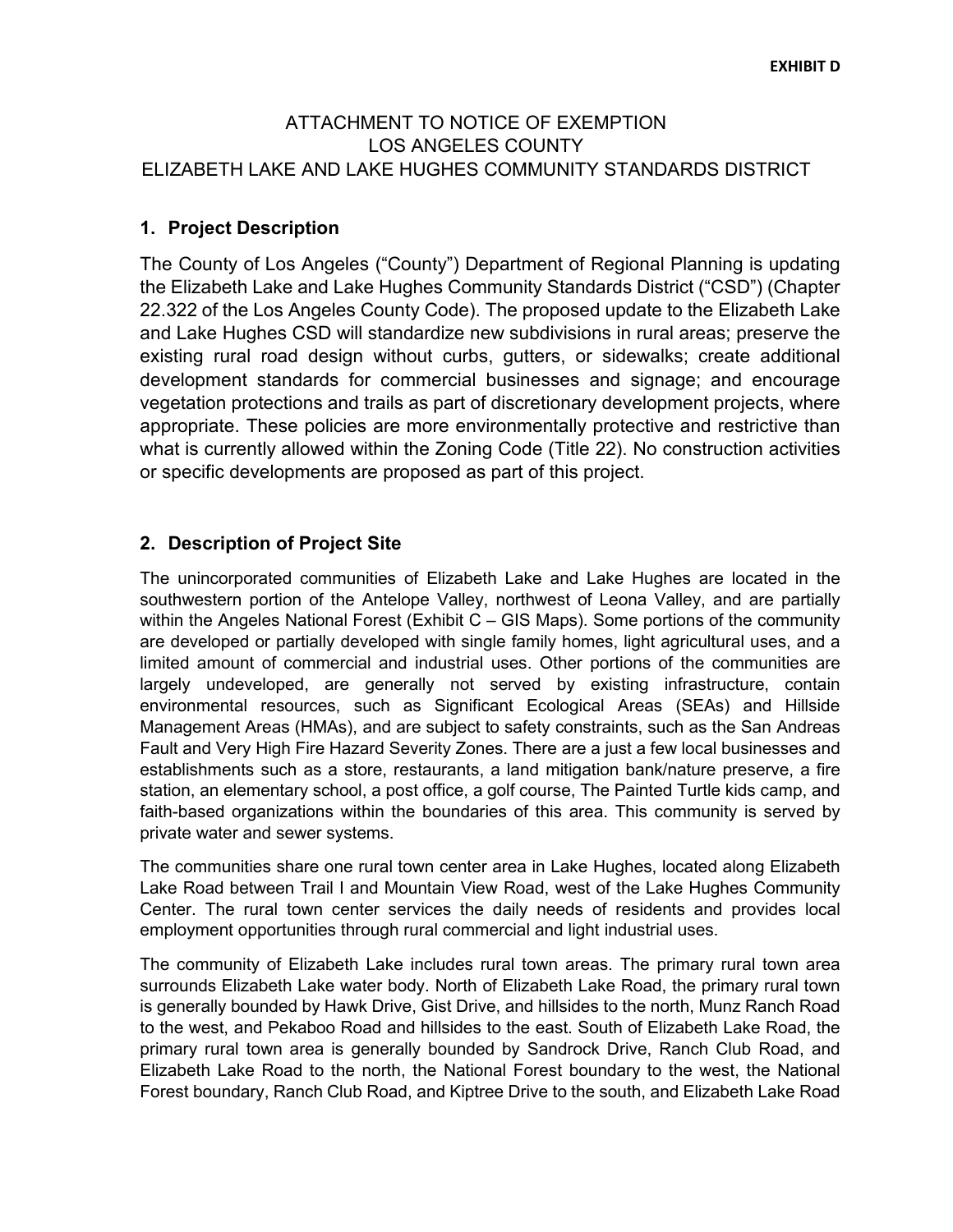to the east. The privately-owned portion of Elizabeth Lake water body is considered to be one of the communities' rural preserve areas.

A secondary rural town area in Elizabeth Lake is located north of Johnson Road between Leadhill Drive and Limeridge Drive and is partially developed as the result of previous land divisions activities.

The community of Lake Hughes also includes a rural town area. The rural town extends west from the rural town center area and is generally bounded by Elizabeth Lake Road, Elderberry Street, High Trail, Lone Pine Trail, and hillsides to the north, Muir Drive and a line approximately 1,500 feet west of Lake Hughes Road to the west, Desswood Road, New View Drive, and South Shore Drive to the south, and Mountain View Road to the east.

The remaining lands in the community are considered to be rural preserve areas with infrastructure constraints, environmental resources, and safety constraints.

Nearly the entirety of the community is located within a Very High Fire Hazard Severity Zone ("VHFHSZ") and the Rural Outdoor Lighting District (ROLD). A select few parcels surrounding the north and south of Pine Canyon Road are in a Moderate Fire Hazard Zone. Many properties also fall within a Liquefaction Zone and Seismic Zone, with the San Andreas Fault running throughout the community along Elizabeth Lake Road and Pine Canyon Road. A 100 year Flood Zone also runs through the center of the community along Elizabeth Lake Road and Pine Canyon Road.

#### **3. Reasons Why This Project is Exempt**

The CSD ordinance update project qualifies for Class 1, Existing Facilities; Class 2, Replacement or Reconstruction; Class 3 New Construction or Conversion of Small Structures; Class 4, Minor Alterations to Land; Class 7, Actions by Regulatory Agencies for Protection of Natural Resources; Class 8, Actions by Regulatory Agencies for Protection of the Environment; Class 11, Accessory Structures; Class 20, Changes in Organization of Local Agencies; and Class 21 Enforcement Actions by Regulatory Agencies under CEQA Guidelines Sections 15301, 15302, 15303, 15304, 15307, 15308, 15311, 15320, and 15321 as classes of projects that do not have a significant effect on the environment.

#### *Class 1: Section 15301, Existing Facilities*

*Class 1 consists of the operation, repair, maintenance, permitting, leasing, licensing, or minor alteration of existing public or private structures, facilities, mechanical equipment, or topographical features, involving negligible or no expansion of existing or former use…Examples include, but are not limited to:*

*(c) Existing highways and streets, sidewalks, gutters, bicycle and pedestrian trails, and similar facilities…*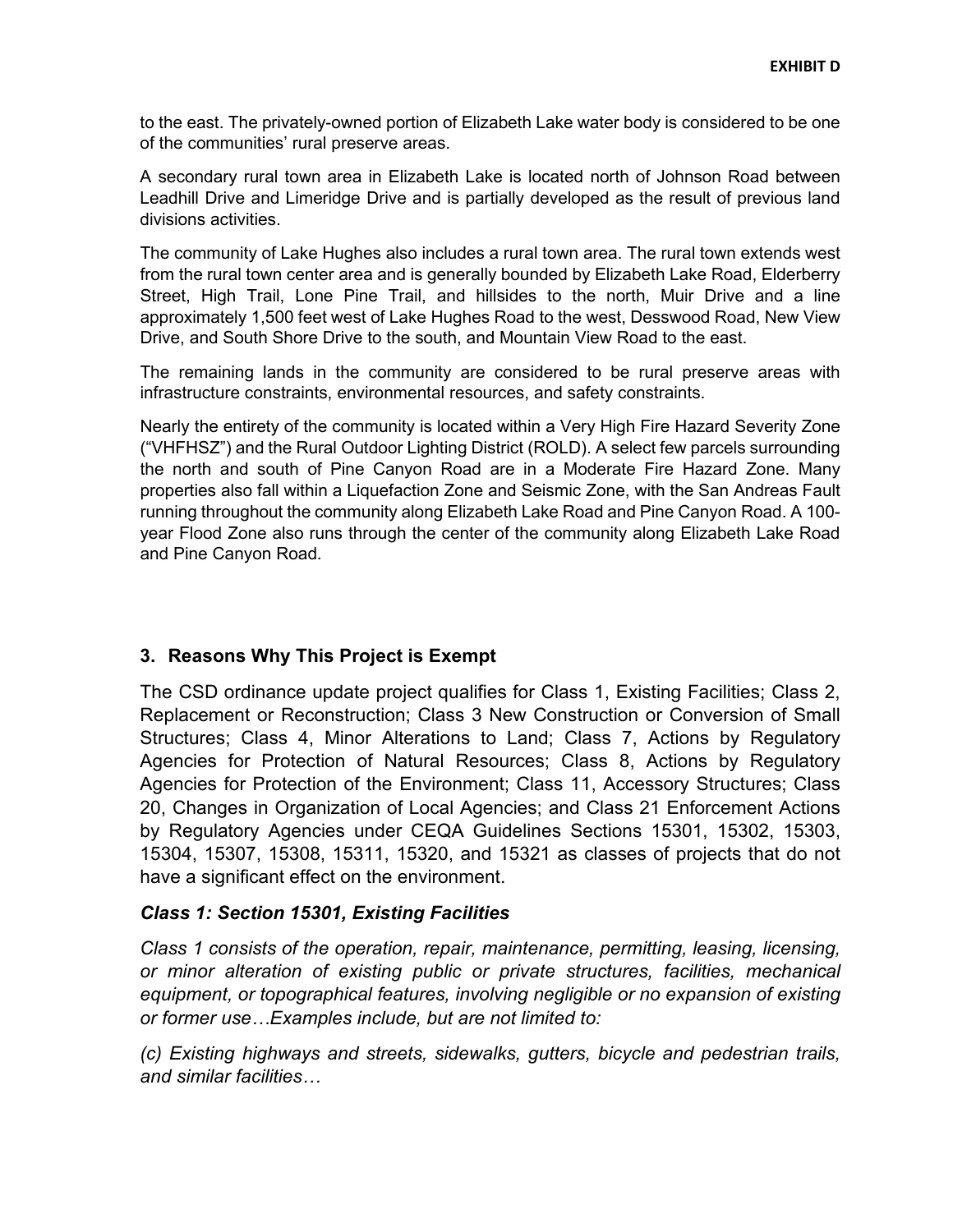*(h) Maintenance of existing landscaping, native growth, and water supply reservoirs…*

The project will not alter or cause for removal any existing, permitted structures on property. The development standards will only impact new changes that are proposed to a site. For example, one development standard will exclude the addition of new outdoor advertising signs (billboards) within the community. There is an adopted ROLD Ordinance that is already in effect and applies to properties within this community. The project will refer to this ordinance for lighting requirements as they relate to signage.

The Elizabeth Lake and Lake Hughes CSD update will include development standards that restrict the road widths and prohibit the use of curbs, gutters, and sidewalks, unless deemed necessary by the County. These standards are intended to preserve the design of existing roads and therefore, the project will be consistent with the existing character and baseline condition of the community.

The project proposes consideration of trail easements and alignments for all new development or subdivisions requiring a discretionary land-use permit to be consistent with the County General Plan, the County Trails Manual, and the Antelope Valley Area Plan.

The project also proposes restrictions on vegetation removal. Currently, there are vegetation protections in the Hillside Management Ordinance. The inclusion of these new standards would provide an additional layer of vegetation protection and allow for the maintenance of existing landscaping and natural growth on private property.

#### *Class 2: Section 15302, Replacement or Reconstruction*

*Class 2 consists of replacement or reconstruction of existing structures and facilities where the new structure will be located on the same site as the structure replaced and will have substantially the same purpose and capacity as the structure replaced, including but not limited to:*

*(b) Replacement of a commercial structure with a new structure of substantially the same size, purpose, and capacity.*

*(d) Conversion of overhead electric utility distribution system facilities to underground including connection to existing overhead utility distribution lines where the surface is restored to the condition existing prior to undergrounding.*

The project will not alter the current Zoning Code (Title 22) as it applies to replacement or reconstruction of structures as identified in Chapter 22.172 of the Los Angeles County Code. Development standards will be added for commercial projects and signage. However, these standards would only be applied when new construction or replacement is proposed and will be more stringent than the existing Zoning Code allowances. Road standards are meant to continue the existing rural design without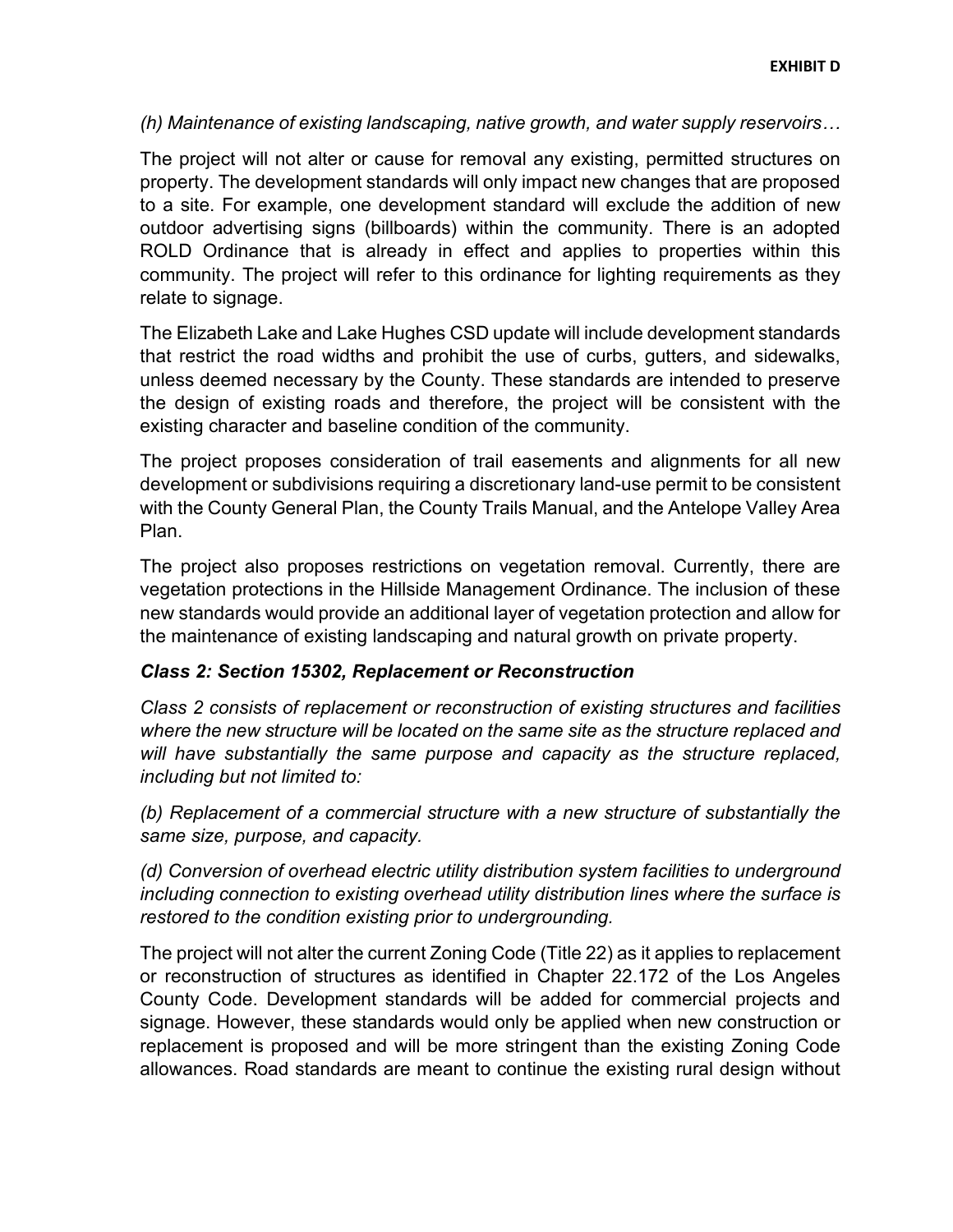sidewalks, curbs, or gutters, unless deemed necessary by other departments. Therefore, the aforementioned standards will fit into this categorical exemption class.

The community is interested in requiring the undergrounding of utilities. This development standard may be applicable to new subdivision projects of a minimum size.

#### *Class 3: Section 15303, New Construction or Conversion of Small Structures*

*Class 3 consists of construction and location of limited numbers of new, small facilities and structures; installation of small new equipment and facilities in small structures; and the conversion of existing small structures from one use to another where only minor modifications are made in the exterior of the structure…Examples of this exemption include, but are not limited to:*

- *(a) One single-family residence, or a second dwelling unit in a residential zone…*
- *(b) A store, motel, office, restaurant or similar structure not involving the use of significant amounts of hazardous substances, and not exceeding 2,500 square feet in floor area…*

The project will include development standards for ministerial projects, such as commercial development standards, to further restrict the height of new commercial structures to two stories and restrict hours of commercial operation from 6:00 a.m. to 11:00 p.m., and will prohibit 24-hour businesses to preserve night skies and rural character.

#### *Class 4: Section 15304, Minor Alterations to Land*

*Class 4 consists of minor public or private alterations in the condition of land, water, and/or vegetation which do not involve removal of healthy, mature, scenic trees except for forestry or agricultural purposes. Examples include, but are not limited to:* 

*(b) New gardening or landscaping, including the replacement of existing conventional landscaping with water efficient or fire resistance landscaping.* 

This project proposes development standards to evaluate proposed removal of vegetation and require a discretionary permit with removal of a specified percentage of a lot or a minimum square footage, dependent on whichever is more restrictive. Although there are adopted ordinances that protect vegetation, this CSD would add a new layer of protection for plants in areas that may not otherwise be protected. These standards will be more environmentally protective than the current Zoning Code.

# *Class 7: Section 15307, Actions by Regulatory Agencies for Protection of Natural Resources*

*Class 7 consists of actions taken by regulatory agencies as authorized by state law or local ordinance to assure the maintenance, restoration, or enhancement of a natural*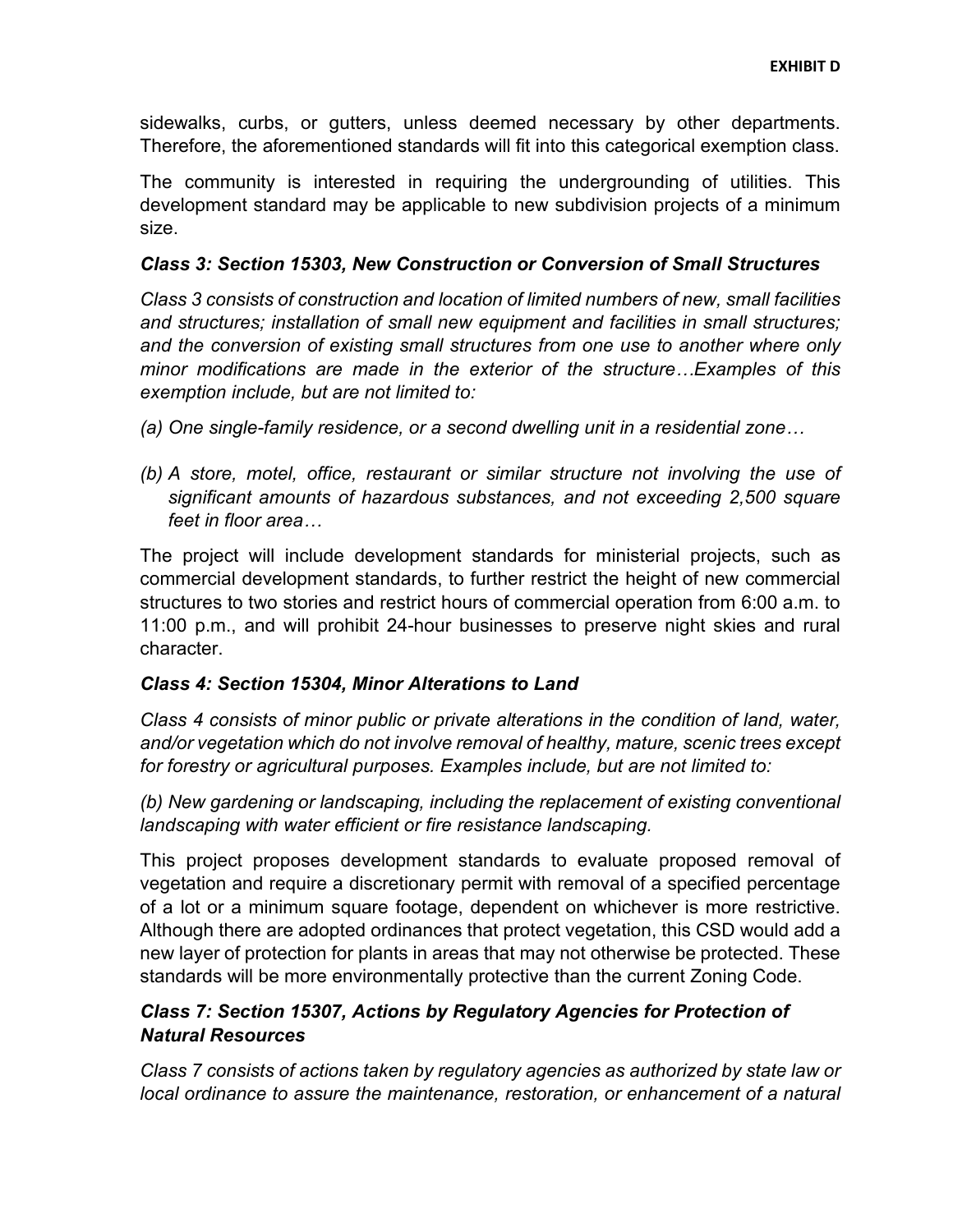resource where the regulatory process involves procedures for protection of the *environment…Construction activities are not included in this exemption.*

This project will include a set of development standards that will be more stringent than the existing County Code and therefore, will be more protective of the environment. The development standards will include evaluation of vegetation removal and protections for significant ridgelines.

# *Class 8: Section 15308, Actions by Regulatory Agencies for Protection of the Environment*

*Class 8 consists of actions taken by regulatory agencies, as authorized by state or local ordinance, to assure the maintenance, restoration, enhancement, or protection of the environment where the regulatory process involves procedures for protection of the environment. Construction activities and relaxation of standards allowing environmental degradation are not included in this exemption.*

The proposed project will further protect the environment and prevent environmental degradation with the addition of standards requiring height limits for commercial development, restricting commercial signage, limiting expansion of roads, prohibiting new billboards, further protecting significant ridgelines, dark skies, and mitigating vegetation removal as part of discretionary development projects. The CSD does include guidance for trail development; however, these trails are already identified and included on the existing, adopted Antelope Valley Trails Map and the Regional Trails System, adopted as part of the General Plan. None of the proposed development standards will relax the existing code requirements or allow additional environmental degradation.

# *Class 11: Section 15311, Accessory Structures*

*Class 11 consists of construction, or placement of minor structures accessory to (appurtenant to) existing commercial, industrial, or institutional facilities, including but not limited to:*

*(a) On-premise signs;*

Development standards related to commercial signage are proposed as part of this project. The project also proposes to include a prohibition on new outdoor advertising signs (billboards).

#### *Class 20: Section 15320, Changes in Organization of Local Agencies*

*Class 20 consists of changes in the organization or reorganization of local governmental agencies where the changes do not change the geographical area in which previously existing powers are exercised. Examples include, but are not limited to:*

*(a) Establishment of a subsidiary district;*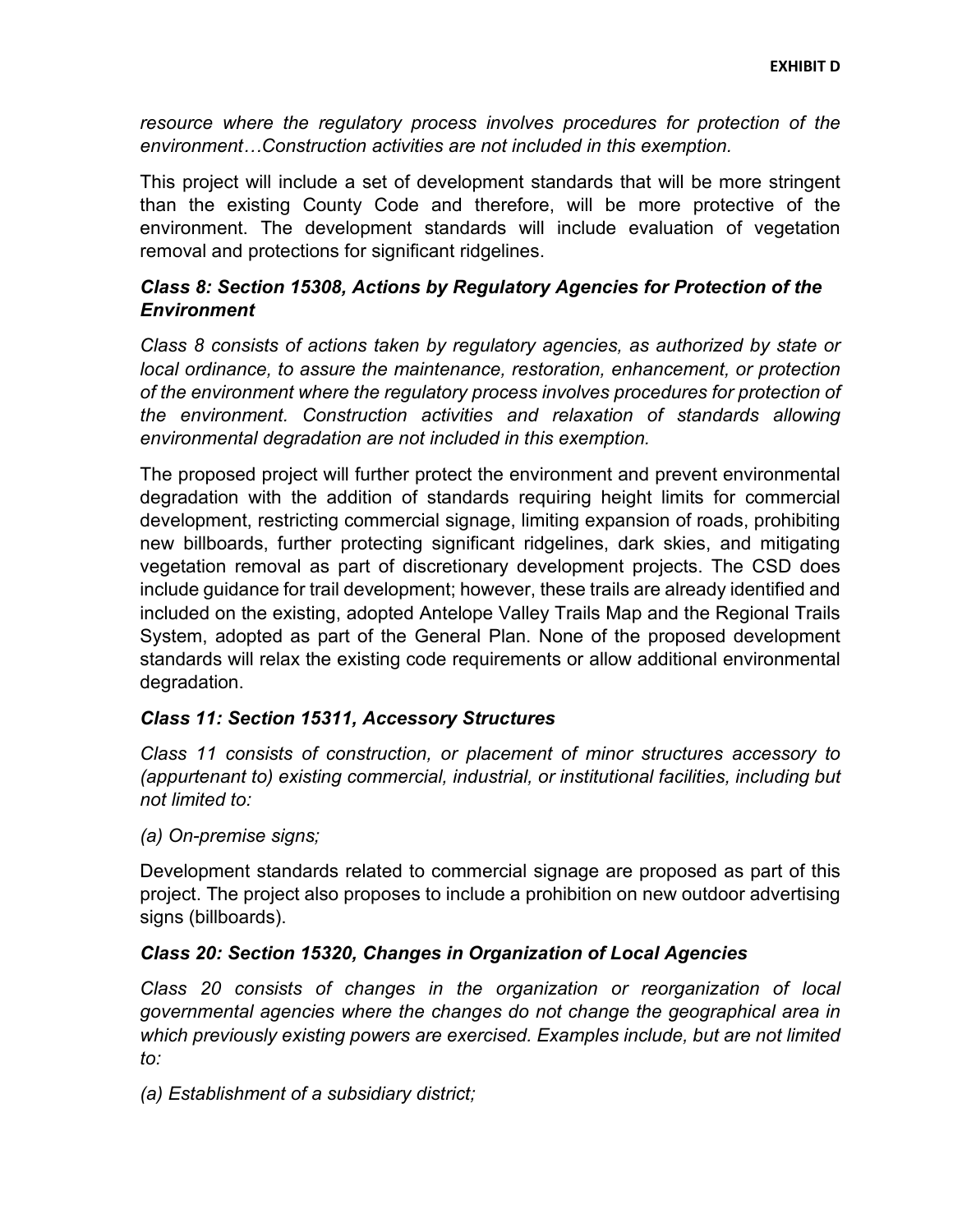This project will modify an existing district with a revised layer of standards for a specific community. This community will remain within the unincorporated area of Los Angeles and will still be governed by the Board of Supervisors. This revision to the existing district will only apply development standards to this specified area with the intention of preserving its existing rural character, night skies, and natural vegetation.

### *Class 21: Section 15321, Enforcement Actions by Regulatory Agencies*

*Class 21 consists of:*

- *(a) Actions by regulatory agencies to enforce or revoke a lease, permit, license, certificate, or other entitlement for use issued, adopted, or prescribed by the regulatory agency or enforcement of a law, general rule, standard, or objective, administered or adopted by the regulatory agency. Such actions include, but are not limited to, the following:*
	- *(1) The direct referral of a violation of lease, permit, license, certificate, or entitlement for use or of a general rule, standard or objective to the Attorney General, District Attorney, or City Attorney as appropriate, for judicial enforcement;*
	- *(2) The adoption of an administrative decision or order enforcing or revoking the*  lease, permit, license, certificate, or entitlement for use or enforcing the general *rule, standard, or objective.*

This project proposes to add additional development standards to the Elizabeth Lake and Lake Hughes community with the objective of preserving its existing character. These standards will result in more environmental protections to the area. Any violation to these rules will enforced pursuant to Chapter 22.242 of the County Code.

#### **4. Review of Possible Exceptions to the Categorical Exemptions**

Section 15300.2 of the CEQA Guidelines identifies circumstances when a categorical exemption cannot be used. This project has been reviewed to determine if any of the conditions listed in this section might invalidate findings that the project is exempt under CEQA. None of these exceptions to the categorical exemptions are applicable:

**(a) Location:** This project qualifies for Classes 3, 4, and 11, which require analysis by location in order ensure that a project is not located in a particularly sensitive environment where its impacts would ordinarily be insignificant, but circumstantially would be significant. This project includes the addition of development standards for commercial sites to further restrict the height of the buildings to two stories, limit the size and types of signage, limit building façade materials used on residential and commercial structures, restrict subdivisions to a minimum lot size, limit development near significant ridgelines and hillside management areas, add standards for utilities, protect night skies, and add vegetation protections. Although there are properties located within the boundaries of the project that are mapped as being located within a VHFHSZ, Flood Zone,